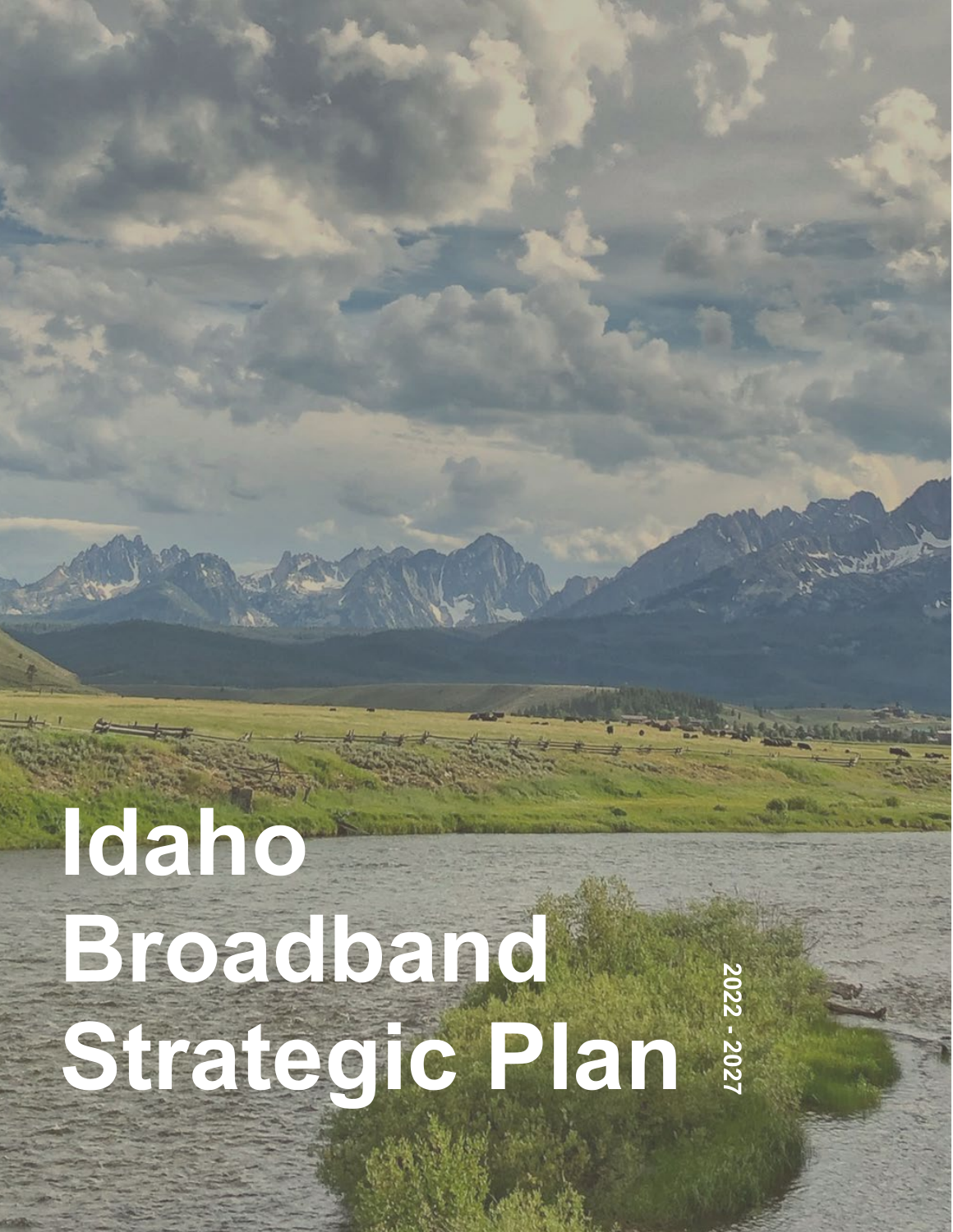## Table of **Contents**

A Message from the Advisory Board Chair & Vice Chair

01 02

**Executive Summary**  03

Key Terms & **Abbreviations** 

04

Vision, Mission & Guiding Principles

05 Roles & **Responsibilities** 

06 **Strategic Objectives** 

07 Recommendations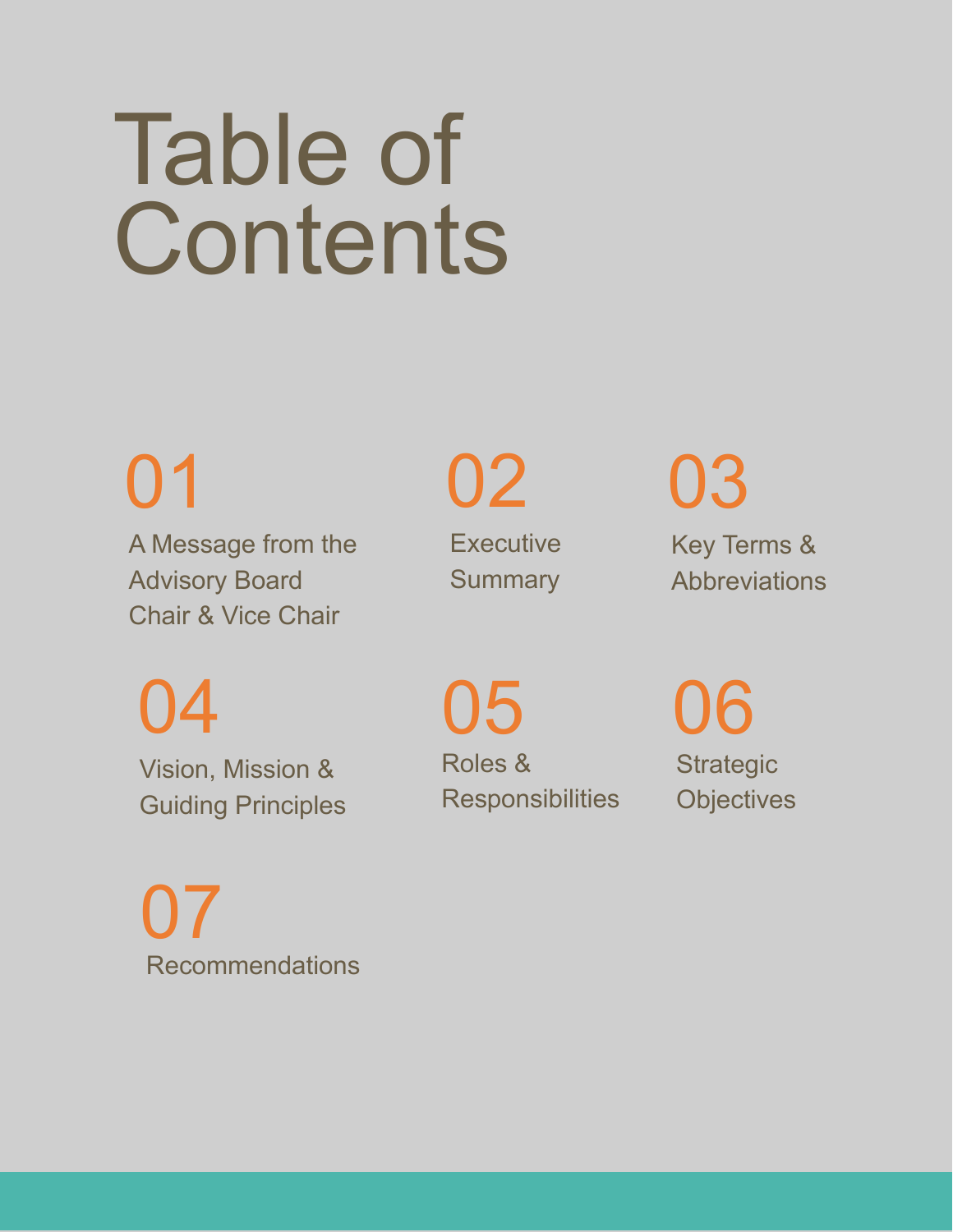### 01 A Message from Idaho Rep. John Vander Woude & Sen. Carl Crabtree



#### Dear Idahoans,

We are honored to lead Idaho's Broadband Advisory Board. This board was created by the Legislature through House Bill 127. Our board consists of three members of the Idaho House of Representatives, three from the Idaho Senate, and three appointed by the Governor. Together, our board is proud to deliver this statewide strategic plan to expand broadband in Idaho.

We recognize that access to affordable, accessible, and reliable broadband is one of the most critical infrastructure challenges of our time. Many of our Idaho communities lack adequate internet service or they simply don't have access at all which creates a "digital divide" between rural and urban Idaho communities. Inadequate access to high-speed internet disadvantages Idahoans who choose to live in rural parts of our state. This is an issue that transcends political beliefs- all Idahoans want and need connectivity.



Expansion of broadband to rural Idaho is critical for several reasons including economic growth, educational opportunities, business growth and increased access to telemedicine, improved public safety and services. **It is our commitment to close this digital divide in our state.** 

We are fortunate to have many prospering industries which form a strong statewide employment base. A continued effort to expand access to reliable and redundant broadband infrastructure will create more employment options for Idahoans. We want our citizens to have both the opportunity and access to launch online businesses, expand their customer reach, or even work remotely for the organization anywhere in the world. By investing in the key pillars outlined in this strategic plan, we can achieve digital equity for all Idahoans.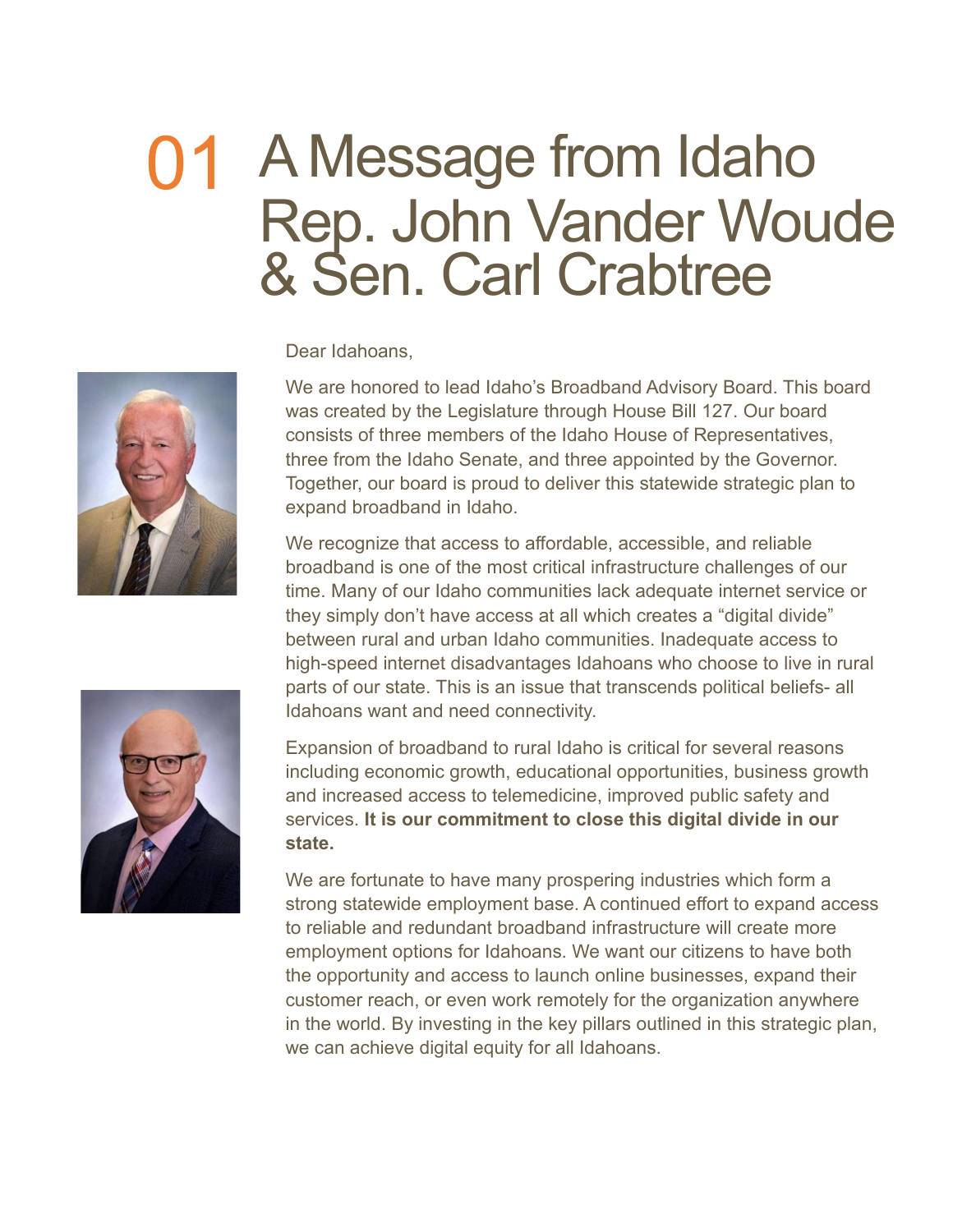### **02 Executive Summary**

#### **What is broadband and why is it important in Idaho?**

Broadband has revolutionized the way services are provided and the way business is conducted. By improving communications and the flow of information, broadband enhances efficiency. This allows for significant advances in Idaho's ability to compete in the global economy. Idaho is one of the fastest growing states in the United States. People and companies are moving to Idaho not only for the lifestyle it provides but also because it's a great place to work and operate businesses. We need to level the playing field between urban and rural areas of the State, and one of the biggest imbalances is broadband access.

#### **What is the current state of broadband data?**

According to the Federal Communications Commission (FCC), the State of Idaho is home to [67 terrestrial broadband providers,](https://app.powerbigov.us/view?r=eyJrIjoiNDg2OGNjNDctMzUyNi00ZDMxLTk2OTEtY2NmYjcyZTBkMzY3IiwidCI6ImQ2Y2ZmMWJkLTY3ZGQtNGNlOC05NDVkLWQwN2RjNzc1NjcyZiJ9) however, connectivity is uneven for the residents of Idaho. Determining the number of unserved households in Idaho varies widely depending on the source cited. The [FCC](https://broadbandmap.fcc.gov/#/area-comparison?version=dec2020&tech=acfw&speed=25_3&searchtype=county&geoid=16&searched=y) estimates that nearly 18,000 households lack access to fixed terrestrial broadband service at 25/3Mbps. Conversely, [BroadbandNow](https://broadbandnow.com/Idaho) and the [US Census](https://www.census.gov/quickfacts/table/PST045215/16) estimate the number of unserved households is closer to 100,000. Connecting Idahoans who are underserved, or lack access to 100/20Mbps, to high-speed broadband, is an even larger task, estimated by the FCC to be 150,000 households.

#### **What is Idaho's long-term goal for broadband?**

By 2027, Idaho will strive to serve 100% of Idaho's businesses and homes with access to high-speed broadband that provides minimum download speeds of at least 100 megabits per second and minimum upload speeds of at least 20 megabits per second. The value of investing in this level of connection is about the future of Idaho. Ultimately, the goal is to prepare citizens, businesses, and all Idaho communities to be able to compete for jobs in the next twenty to thirty years. Idaho will continue to grow economically, retain our businesses, create jobs, and attract entrepreneurs.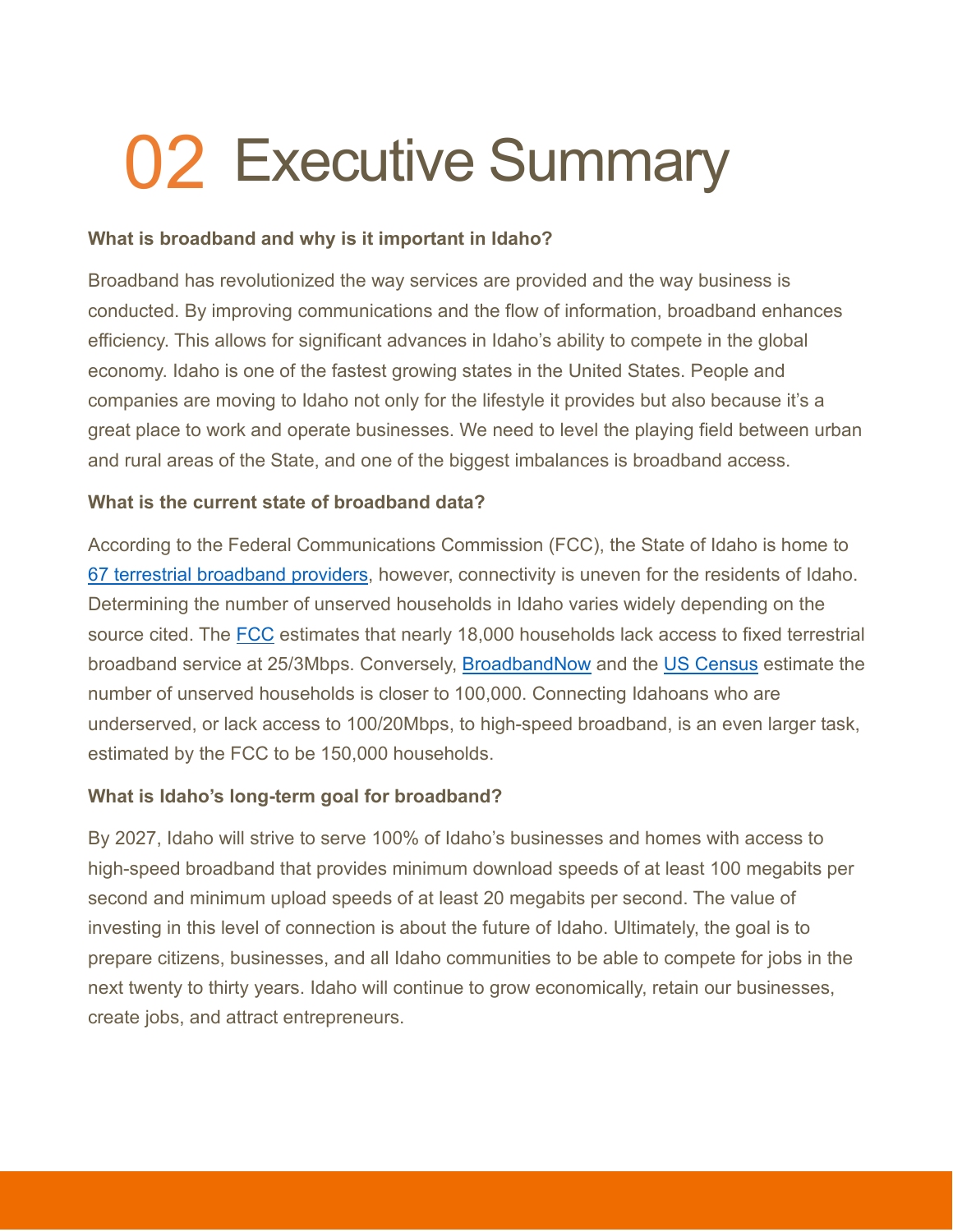### 03 Key Terms & Abbreviations

**Broadband**: High-speed reliable Internet delivered via multiple technologies including fiber, fixed wireless, digital subscriber line (DSL), Hybrid Fiber Coaxial, cable modem, or satellite.

**Broadband Infrastructure:** Networks of deployed telecommunications equipment, conduit, and technologies necessary to provide broadband and other advanced telecommunications services to wholesalers or end users, including but not limited to private homes, businesses, commercial establishments, schools, or public institutions.

**Unserved:** U.S. Treasury, NTIA, and USDA define unserved at 25/3Mbps and will use this benchmark for future grant funding. FCC currently defines an area that lacks access to broadband infrastructure speeds of 10 Mbps download and 1 Mbps upload.

**Underserved:** U.S. Treasury, NTIA, and USDA define underserved as 100 Mbps download and 20 Mbps upload and benchmark for future grant funding. FCC currently defines an area that lacks access to broadband infrastructure speeds of 25 Mbps download and 3 Mbps upload.

**Last Mile**: Infrastructure that serves as the final leg connecting the broadband service provider's network to the end-use customer's on-premises telecommunications equipment.

**Middle Mile**: Infrastructure that links a broadband service provider's core network infrastructure to last-mile infrastructure.

**Internet Service Provider:** A company that provides individuals, businesses, anchor institutions, etc. with a connection to the internet. ISPs can include telephone and cable companies, wireless ISPs, electric cooperatives, municipal utilities, and mobile wireless providers. They use different technologies, including fiber, cable, DSL, and fixed wireless, to deliver internet service to their customers.

**Internet Backbone:** The primary data routes on the internet, including those that transport internet traffic between countries. It consists of high-capacity fiber-optic lines that carry large amounts of data. Local or regional networks can connect to the backbone for long-distance data transmission.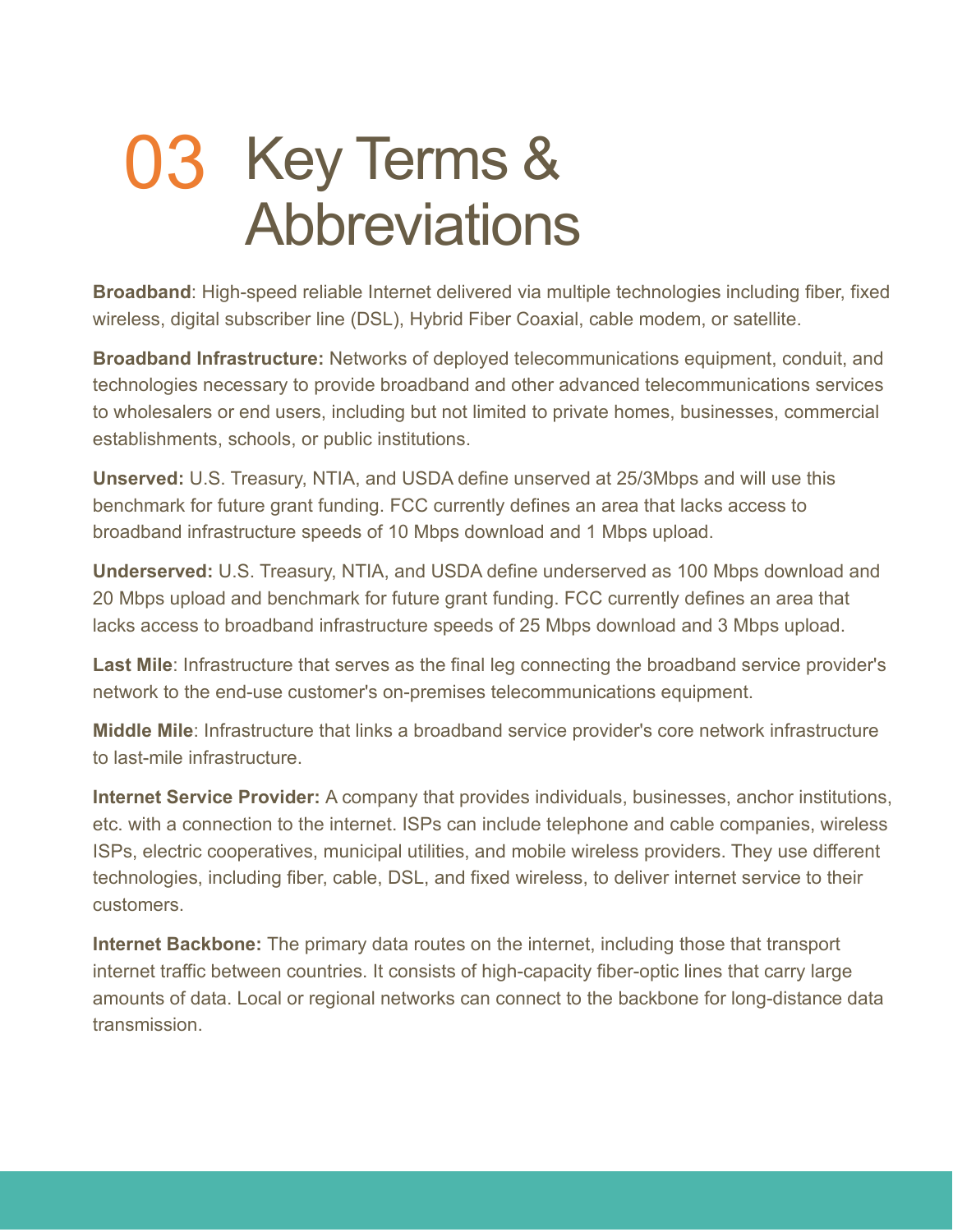### 03 Key Terms & Abbreviations

**Take Rate:** The percentage of customers within an ISP's service area who subscribe to, or "take" the service.

**Fixed Terrestrial Service:** Broadband services provided by terrestrial-based nonmobile services such as Cable, DSL, Fiber, and Fixed Wireless from fixed points such as a central office or telecommunications equipment on a tower to a home or business and connected to a device within the property.

**Indefeasible Right of Use:** An agreement between a provider and a public sector partner for shared use of fiber.

**Community Anchor Institutions:** Schools, libraries, medical, and health care providers, public safety entities, institutes of higher education, local government facilities, and other community centers.

**Open Access Network:** Physical broadband network infrastructure that provides dark fiber access to municipalities, community institutions, rural cooperatives, and nonprofit and communications companies utilizing a cost recovery-based model of operations and maintenance.

**Municipal Network:** Broadband network owned fully or partially by local governments.

**Speed:** The rate at which a device can send or receive data. Speed is defined for both download (the rate at which data are sent from the internet to a device) and upload (the rate at which data are sent from a device to the internet), conveyed in megabits per second.

**Public/Private Partnership:** A group of public and private entities, i.e., government, business, and non-profit, that form a consortium to provide affordable, sustainable, and reliable broadband infrastructure and service.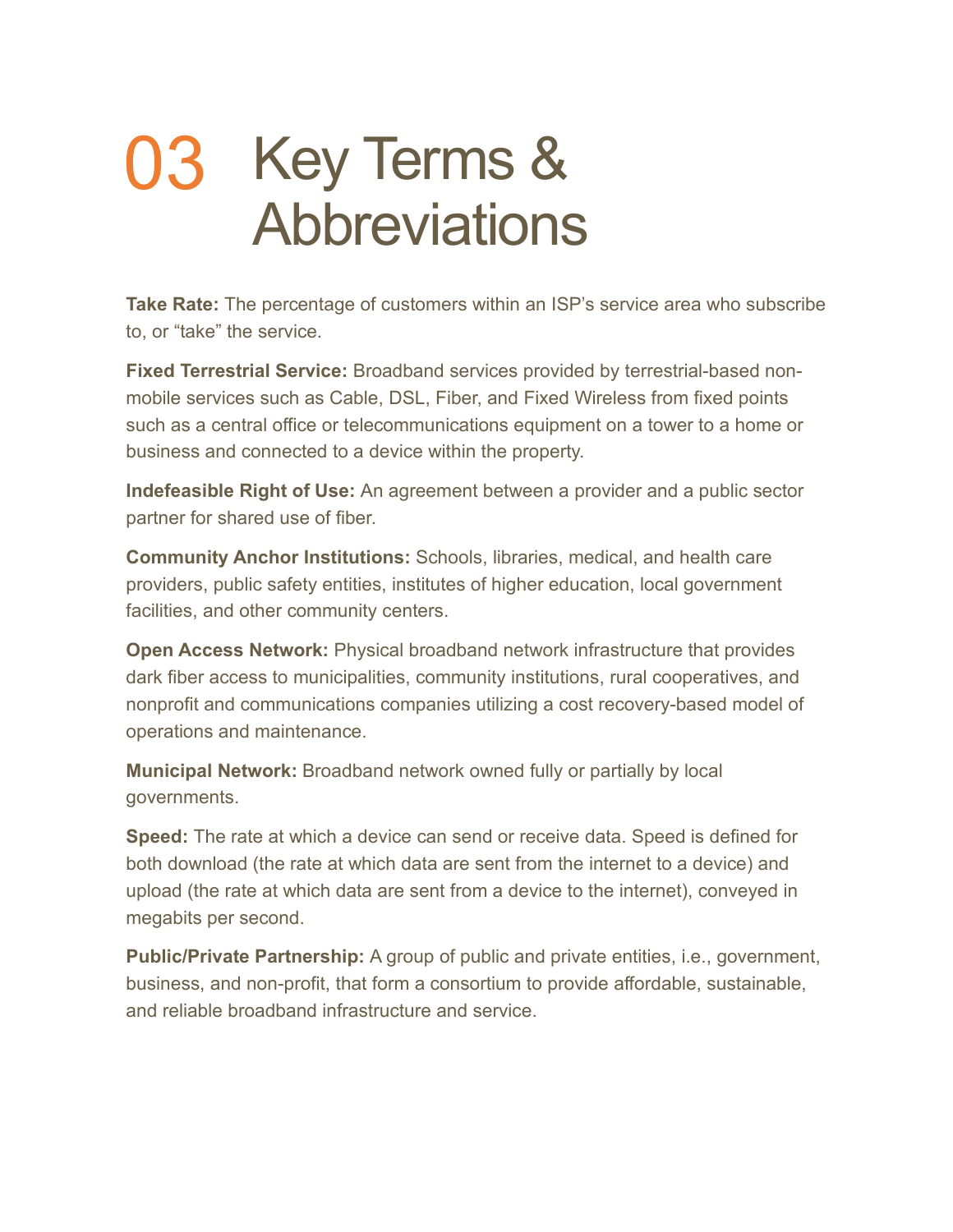### 03 Key Terms & Abbreviations

**Lifeline:** FCC program that provides low-income households a discount on internet service.

**Affordable Connectivity Program (ACP):** FCC program that provides eligible households with subsidized broadband service and connected devices. Capital Projects Fund and BEAD Program require subgrantees to participate in the program**.** 

**Federal Communications Commission (FCC):** Regulates interstate and international communications by radio, television, wire, satellite, and cable in all 50 states, the District of Columbia, and U.S. territories. The Commission is an independent U.S. government agency overseen by Congress and is the primary authority for communications law, regulation, and technological innovation in the U.S.

**National Telecommunications and Information Association (NTIA):** The Executive Branch agency that is principally responsible for advising the President on telecommunications and information policy issues. NTIA will oversee the BEAD program which is the broadband section of the Infrastructure Bill.

**Rural Digital Opportunity Fund (RDOF):** [RDOF](https://www.fcc.gov/reports-research/maps/rdof-phase-i-dec-2020/) is an FCC reverse auction utilizing Universal Service Funds to bring broadband infrastructure to unserved census blocks in the United States. Started in 2019, awards began in late 2020 and the FCC is still in process of finalizing grants.

**USDA Reconnect:** Program from USDA [offering loans, grants, and loan](https://ruraldevelopment.maps.arcgis.com/apps/webappviewer/index.html?id=e0876d9cc9ef458ea00c199b9680c59b) combinations to facilitate broadband deployment in rural areas that do not have sufficient broadband access.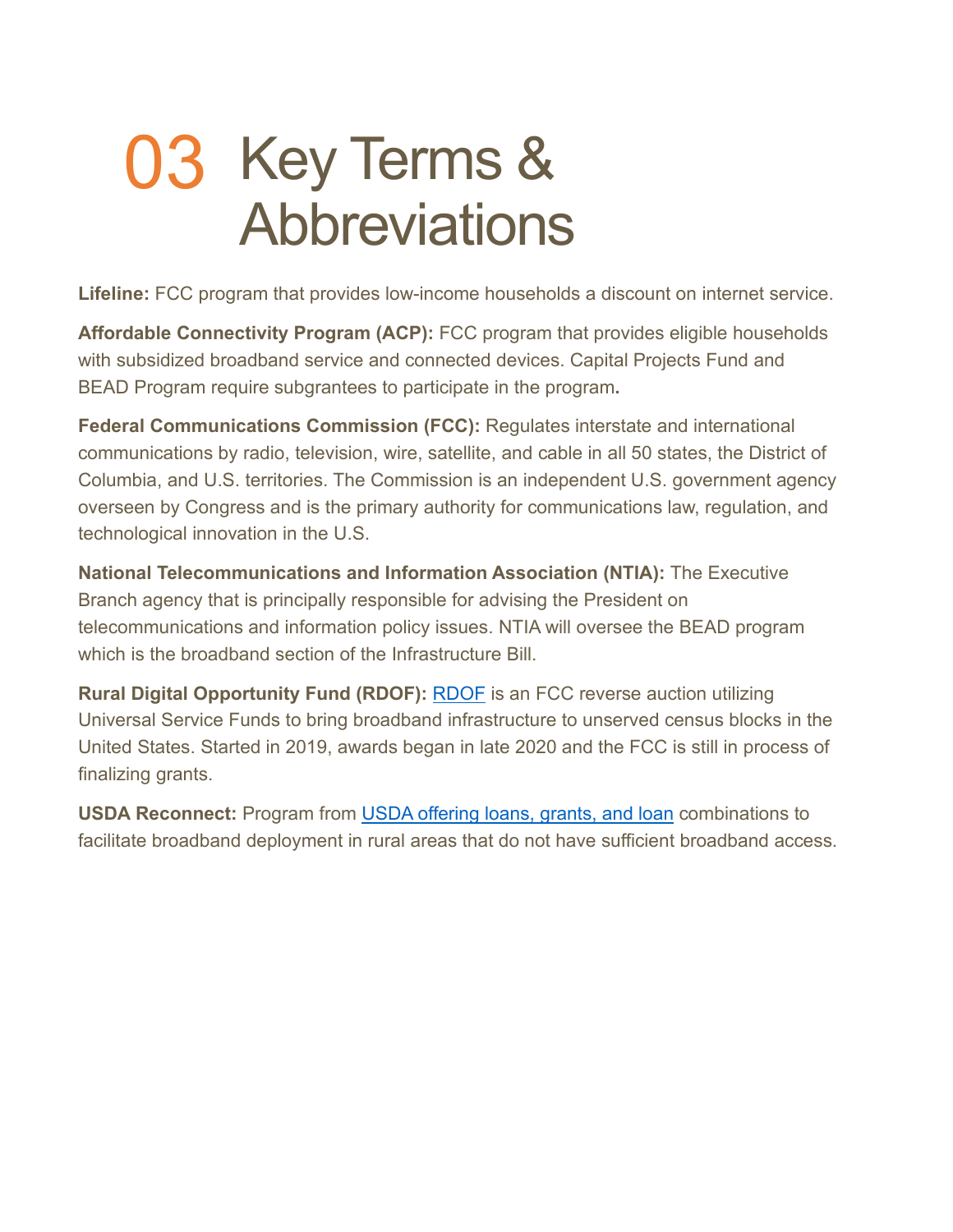### 04 Vision, Mission, & Guiding Principles

### Vision

Idahoans have access to affordable and reliable broadband infrastructure by 2027.

### **Mission**

We will deliver a roadmap to close the digital divide in Idaho. We commit to providing equal access to economic development, public safety, telehealth, and education opportunities with investments in broadband infrastructure. We will prioritize funding for our most needed areas identified as households, businesses, and communities in unserved and underserved areas.

### Guiding Principles

**Access:** Barriers to access for all Idahoans are removed ensuring that underserved and unserved locations receive broadband services.

**Affordable:** Committed to affordable broadband service for Idahoans.

**Alignment:** Stakeholders are committed to achieving the vision in this plan. Key decisions support the outlined long-term goals.

**Competition:** Support middle mile and last mile infrastructure investments that support and build off existing infrastructure and provider networks, increase competition, efficiency, and redundancy to communities.

**Data-Driven:** Plan is delivered with close attention to metrics. Data is continuously gathered and acted upon.

**Responsive:** Strategic agility is deployed in the execution of this plan and regular adaptation to the rapidly changing environment occurs.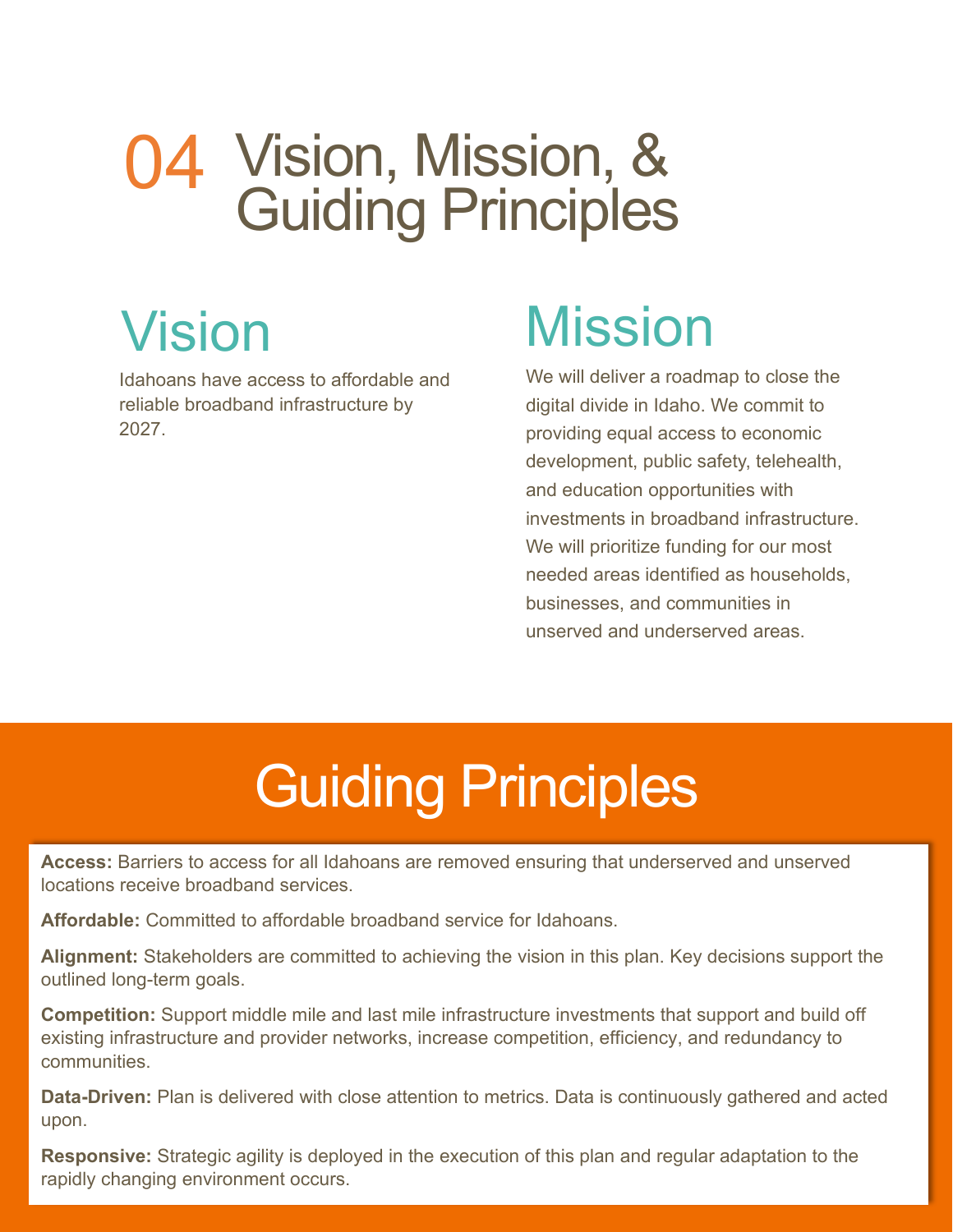## 05 Roles & Responsibilities

### Roles

**Idaho Broadband Advisory Board**: "...three (3) members of the house of representatives appointed by the speaker of the house of representatives, three (3) members of the senate appointed by the president pro tempore of the senate, and three (3) members of the public appointed by the governor." (Idaho Statute 67-4761, 2021). The Board is responsible for creating a statewide broadband plan that determines the manner of structure, prioritization, and disbursement of the funds under the Broadband Fund.

**Idaho Office of Broadband**: Under the Idaho Department of Commerce, the team administers grants that follow the Idaho Broadband Advisory Board's Statewide Broadband Plan and any additional requirements. Supports and coordinates efforts of the Advisory Board and Idaho Broadband Fund.

**Partners**: All Internet Service Providers, local and state governments, schools and libraries, tribal entities, businesses, organizations, and entities that financially support broadband infrastructure and technology deployment in Idaho.

**Community**: Consumers and users of the internet in Idaho, including citizens, businesses, and organizations, that have a vested interest in more reliable and better broadband infrastructure.

### Responsibilities

Prioritize & Direct State Funding Prioritize & Direct Federal Funding Administer & Distribute State & Federal Funding Solicit the Participation and Assistance of State Agencies Ensure Compliance with State & Federal Guidelines Strategic Broadband Decisions Tactical Broadband Decisions Technology & Infrastructure Objective Business Development Objective Educational Access Objective Operations& Data Objective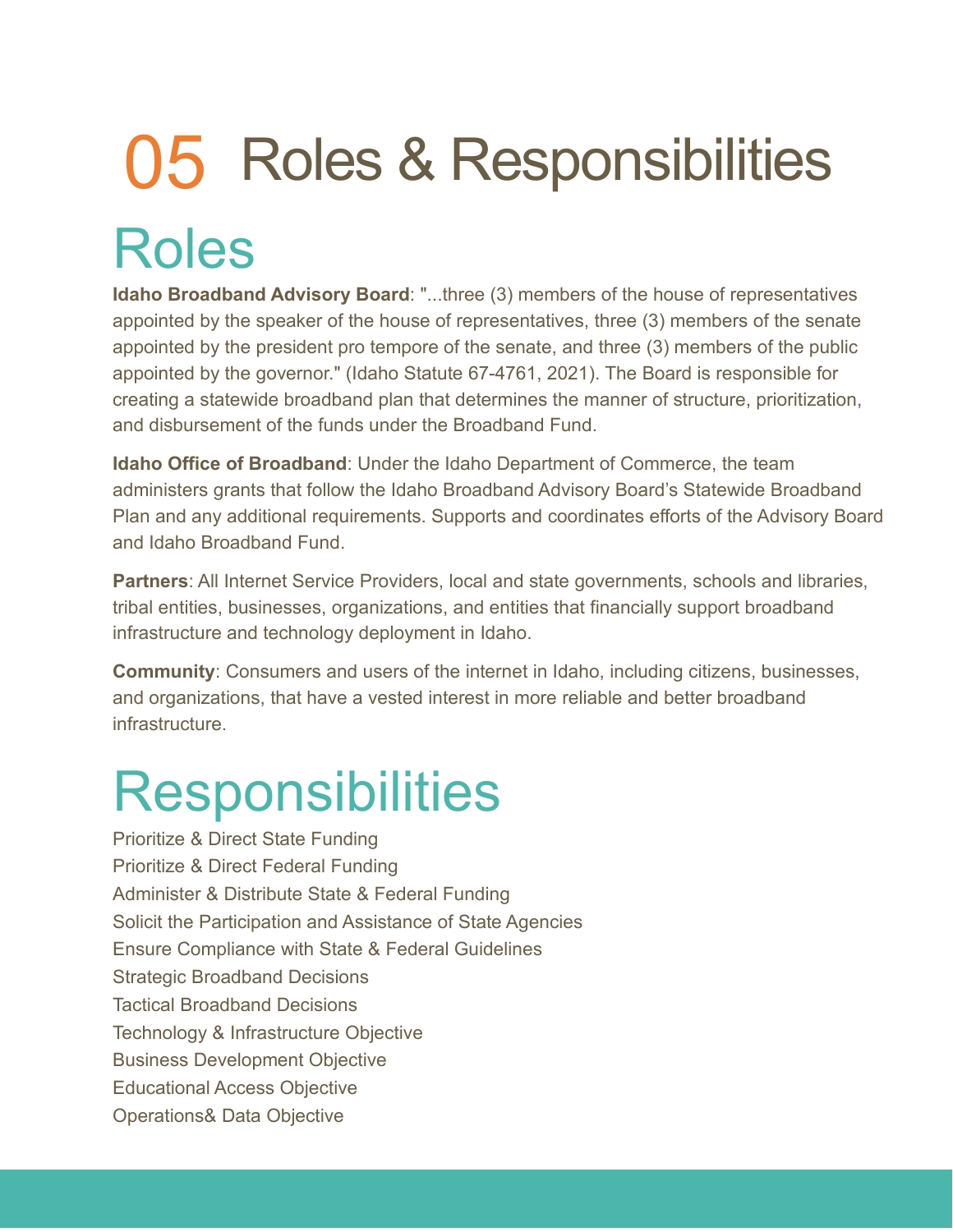## 05 Roles & Responsibilities

**Accountable (A)** Outcome-oriented designation that applies to a single person/board who reports on the work.

**Responsible (R)** Task-oriented designation that applies to the person (or people) completing the work.

**Consulted (C)** Provide input based on either how it will impact future work or their domain of expertise on the deliverable itself, and with whom there is often two-way communication.

**Informed (I)** Kept up to date on progress, often only on completion of the task or deliverable; and with whom there is just one-way communication.

| <b>Task</b>                                                     | <b>Board</b> | <b>Commerce</b> | <b>Partners</b> | <b>Community</b>         |
|-----------------------------------------------------------------|--------------|-----------------|-----------------|--------------------------|
| <b>Direct State Funding</b>                                     | A/R          | $\mathsf{C}$    | C/I             |                          |
| <b>Direct Federal Funding</b>                                   | A/R          | $\mathsf{C}$    | C/I             | ı                        |
| <b>Administer &amp; Distribute Funding</b>                      | $\mathsf{A}$ | R               | C/I             |                          |
| <b>Solicit Participation from State Agencies</b>                | $\mathsf{A}$ | R               |                 |                          |
| <b>Compliance with State &amp; Federal</b><br><b>Guidelines</b> | $\mathsf{C}$ | A/R             | I/R             | $\overline{\phantom{a}}$ |
| <b>Strategic Decisions</b>                                      | A/R          | $\mathsf{C}$    | C/I             | Ī                        |
| <b>Tactical Decisions</b>                                       | $\mathsf{A}$ | R               | R/C             | C/I                      |
| Technology & Infrastructure<br><b>Deployment Standards</b>      | A/I          | R               | A/R             | C/I                      |
| <b>Business Development</b>                                     |              | R               | $\mathsf{C}$    | C/I                      |
| <b>Educational Access</b>                                       | I            | R               | $\mathsf C$     | C/I                      |
| <b>Operations, Data</b>                                         | $\mathsf{A}$ | $\mathsf{R}$    | $\mathsf{C}$    | C/I                      |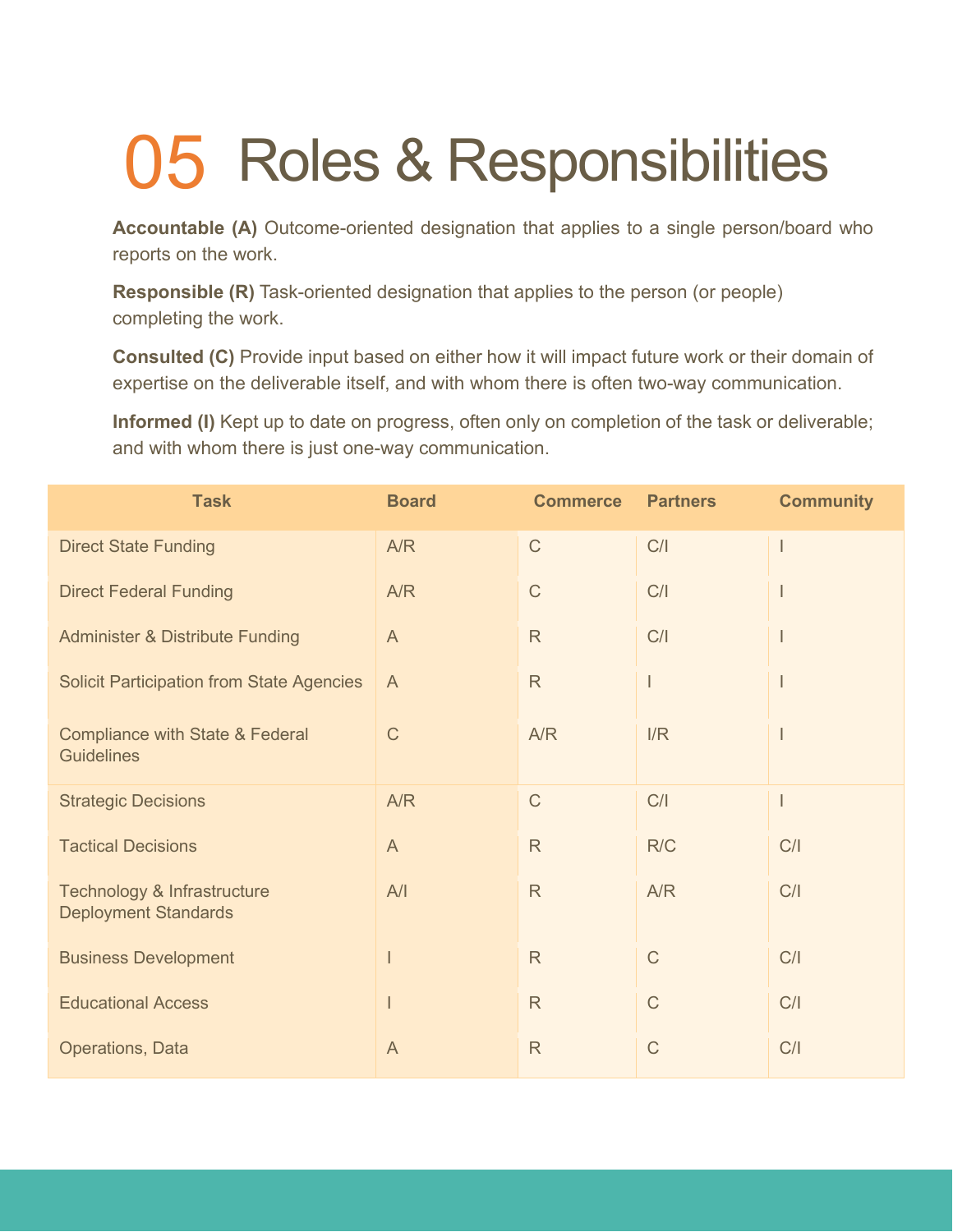### Infrastructure & Technology

The Idaho Broadband Advisory Board will prioritize middle mile and last mile infrastructure investments to connect residents, businesses, and community anchor institutions that are unserved and underserved in the State of Idaho.

### Economic Development

The Idaho Broadband Advisory Board will prioritize broadband investments that strengthen the economic ecosystem for businesses in our state and ensure access to broadband infrastructure that is reliable and affordable.

### Operations & Data

The Idaho Office of Broadband will manage the deployment of funding for capital projects, grant programs, and other established projects, to support data-driven broadband infrastructure investments in Idaho.

### **Educational** Access

The Idaho Broadband Advisory Board will prioritize that both students and educators have access to affordable and reliable broadband services in their homes as well as across Idaho in schools, libraries, and communities in unserved and underserved locations.

### Public Safety & Communications

The Idaho Broadband Advisory Board will prioritize broadband investments that strengthen access to reliable, resilient, scalable, and redundant broadband services to the Emergency Communications Centers (ECCs) locations in the State of Idaho.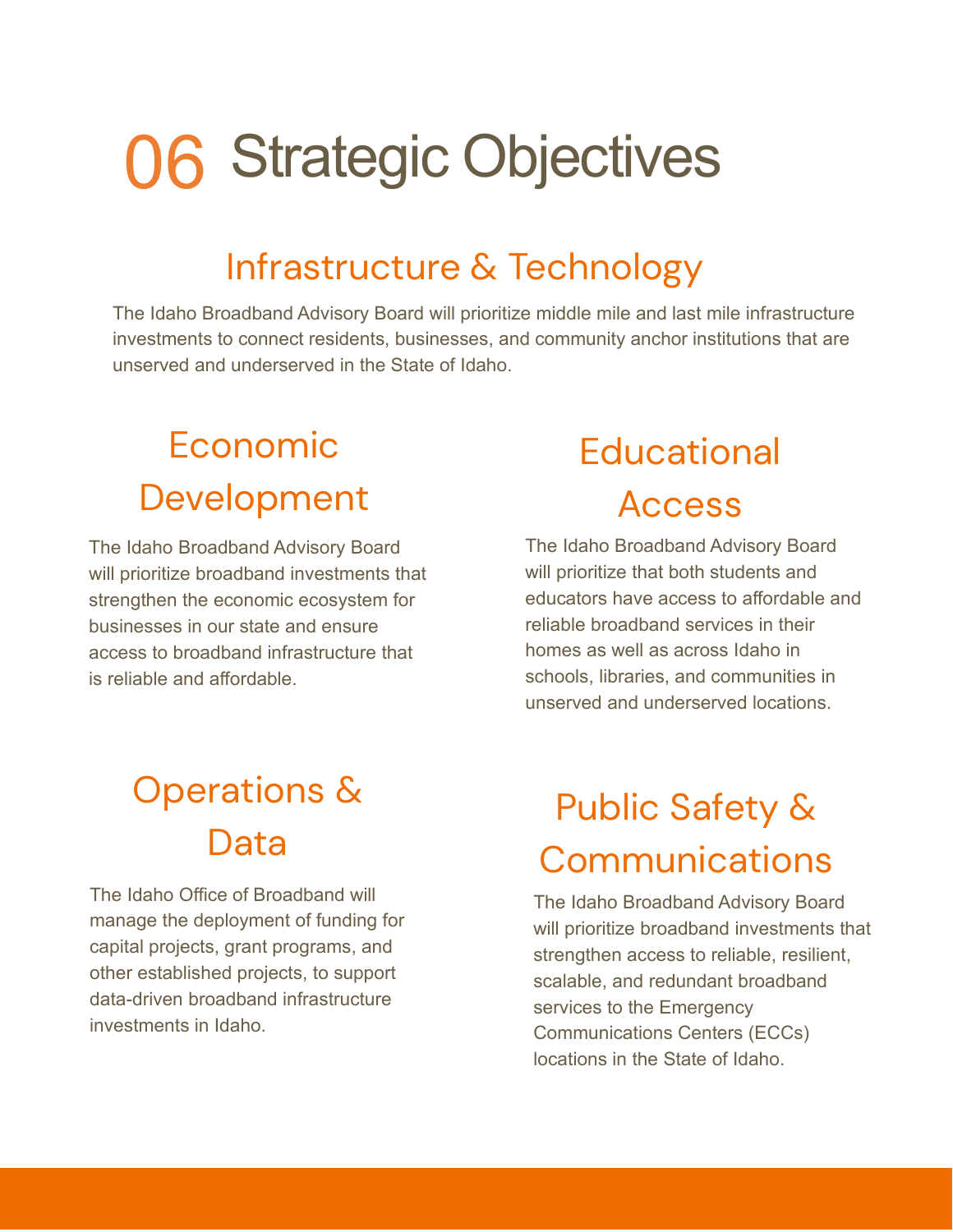### Infrastructure & Technology

*The Idaho Broadband Advisory Board will prioritize middle mile and last mile infrastructure investments to connect residents, businesses, and community anchor institutions that are unserved and underserved in the State of Idaho.*

- Implement grant programs that focus on unserved and underserved communities
- Approve grant programs focused on delivery to locations or last mile, middle mile, community anchor institutions, public safety, telehealth, or other priorities deemed lacking sufficient broadband infrastructure by the Idaho Broadband Advisory Board
- Engage in partnerships with internet service providers, local governments, state agencies, and experts.
- Promote Dig Once principles and Right of Way policies in building out broadband infrastructure.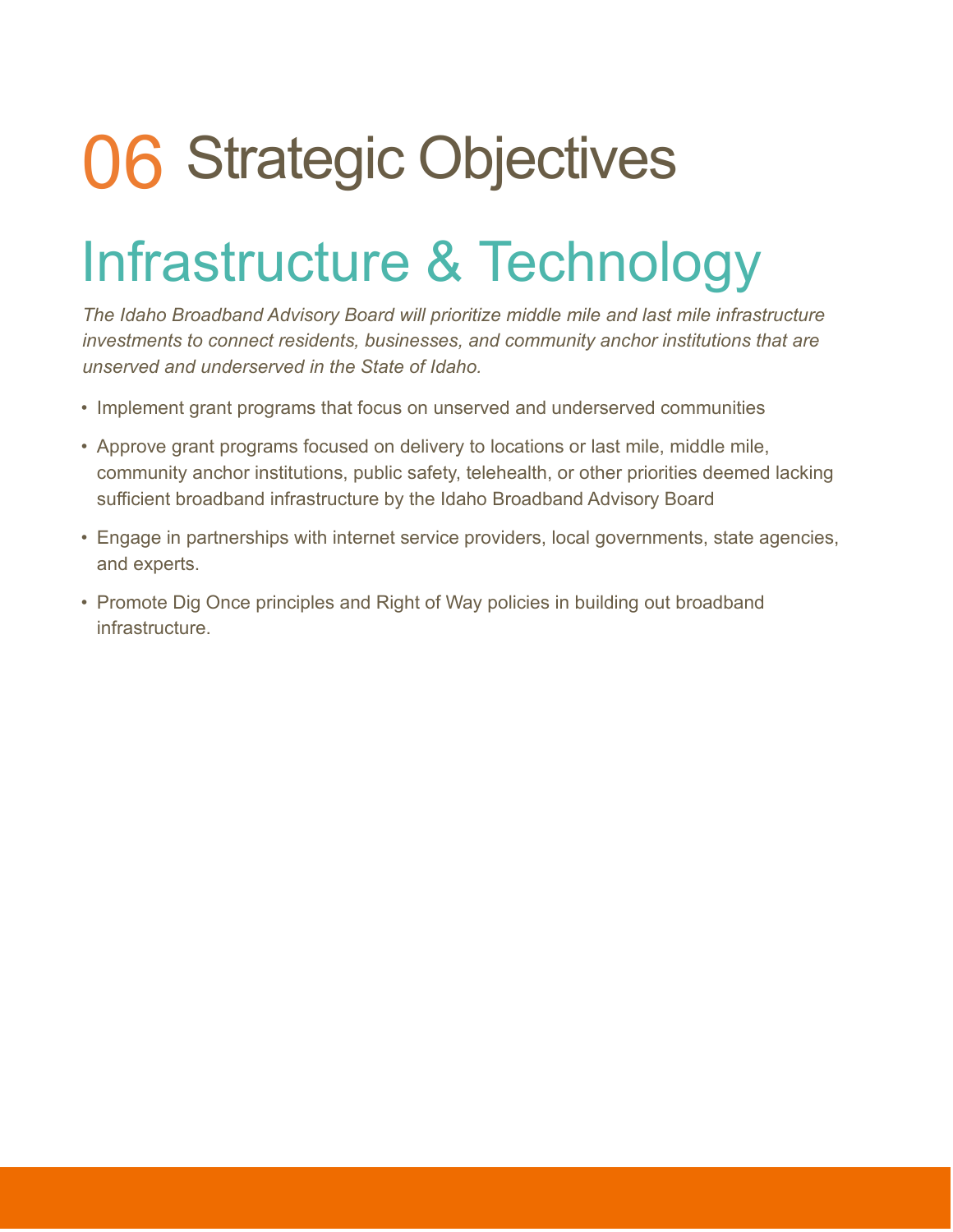### Economic Development

*The Idaho Broadband Advisory Board will prioritize broadband investments that strengthen the economic ecosystem for businesses in our state and ensure access to broadband infrastructure that is both reliable and affordable.*

- Provide broadband infrastructure opportunities to previously unserved areas.
- Increase the potential economic diversification through enhanced connectivity.
- Identify remote work and learning, telehealth, and public safety opportunities in Idaho.
- Expand the utilization of broadband to low-income users through the use of the Affordable Connectivity Program/Lifeline subsidy.
- Partner with appropriate state agencies to avoid duplication of service and support the varying needs of rural community infrastructure.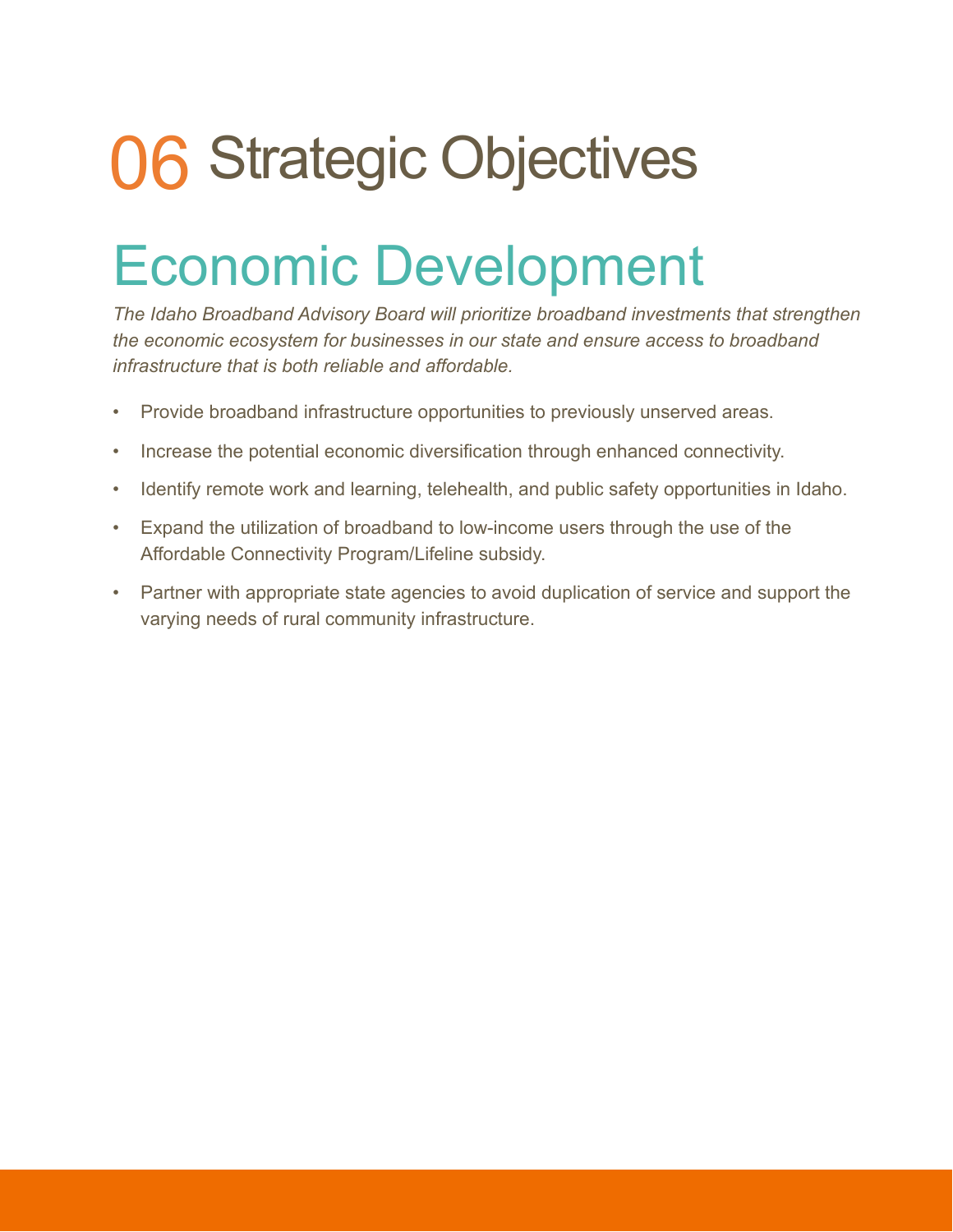### Educational Access

*The Idaho Broadband Advisory Board will ensure that students and educators have access to affordable and reliable broadband services across Idaho in their homes as well as across schools, libraries, and unserved and underserved locations.*

- Engage with the Idaho State Board of Education, independent school districts, libraries, and institutions of higher learning to identify broadband infrastructure gaps.
- Prioritize broadband infrastructure investments to project areas where students, their families, and teachers reside in unserved and underserved locations. This is in partnership with state agencies, business and industry, and education non-profit organizations to improve digital access, literacy, and usage.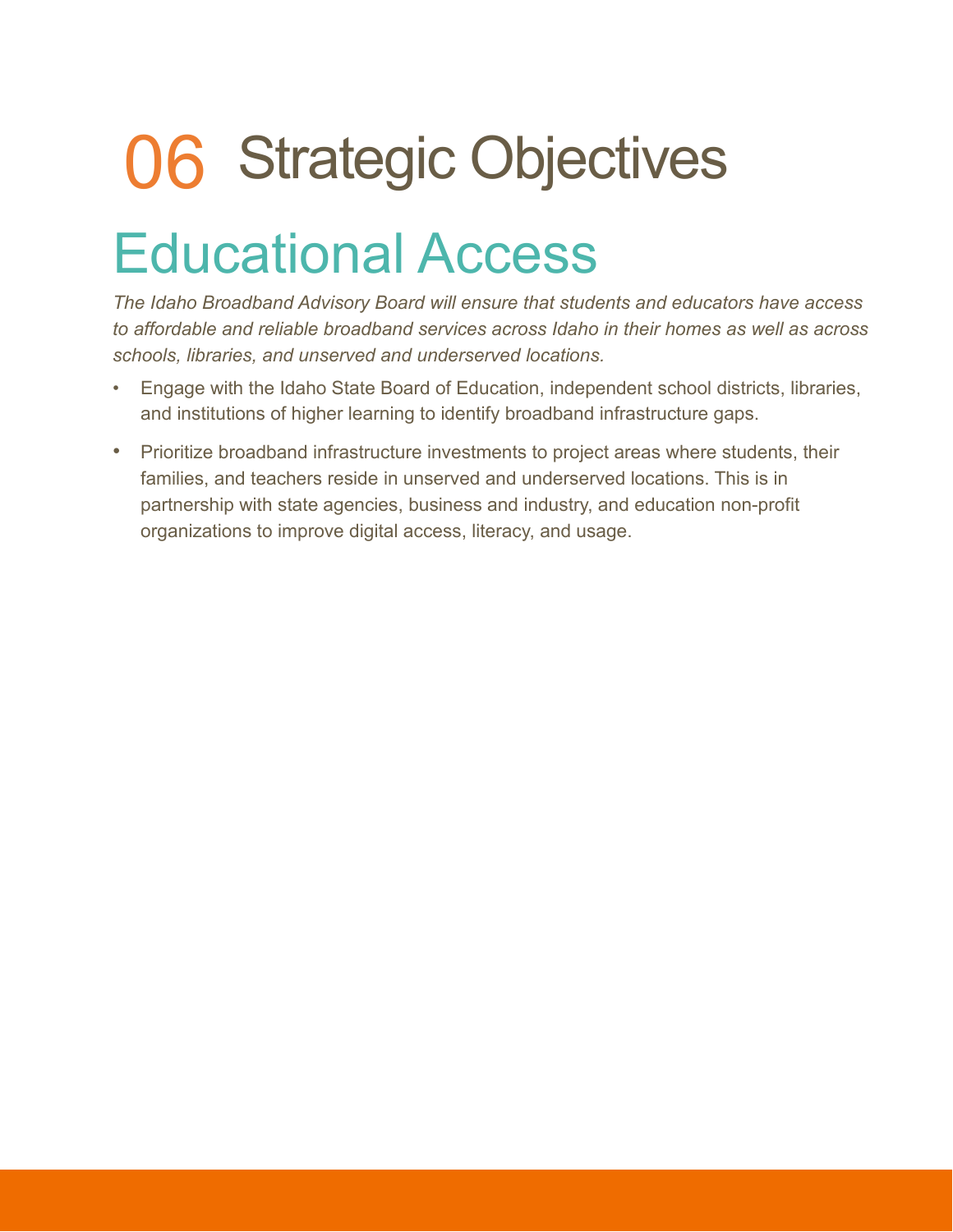### **Operations & Data**

*The Idaho Office of Broadband will manage the deployment of funding for capital projects, grant programs, and other established projects, to support data-driven broadband infrastructure investments in Idaho.*

- Collaborate with other state agencies on broadband infrastructure projects.
- Propose and implement standard operating procedures for grant programs, capital projects, and community engagement.
- Facilitate collaboration between state agencies, stakeholder groups, and overlapping service providers.
- The Idaho Department of Commerce will provide the Idaho Broadband Advisory Board with relevant data and information as necessary.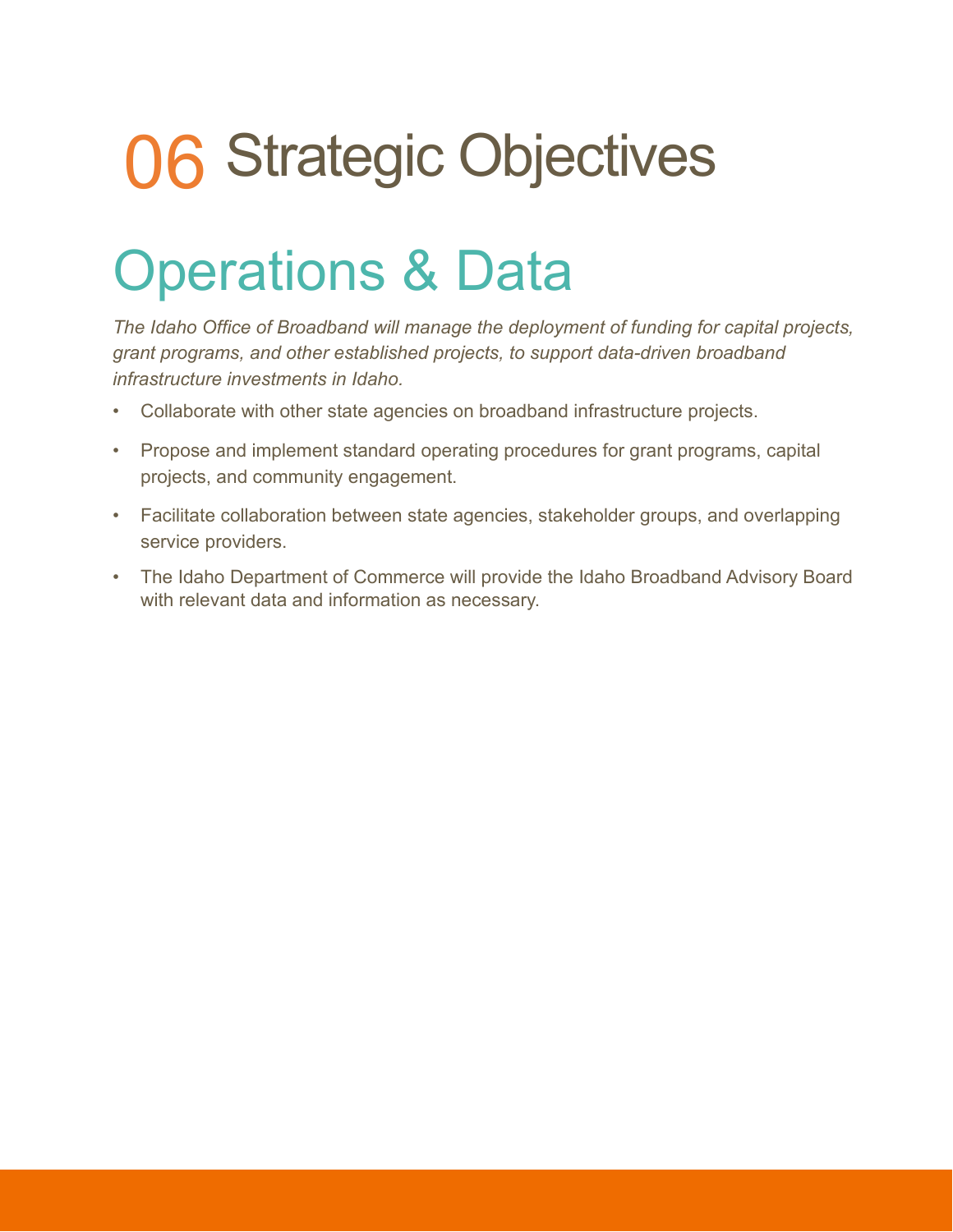### Public Safety & **Communications**

*The Idaho Broadband Advisory Board will prioritize broadband investments that provide access to reliable, resilient, scalable, and redundant broadband service to the Emergency Communications Centers (ECCs) locations in the State of Idaho.*

- Encourage the identification of ECC locations in Idaho that are unserved and underserved with current standards (100/20 Mbps) of broadband service and prioritize connecting those facilities in grant applications.
- Encourage the identification of broadband service single points of failure to ECC locations.
- Encourage the development of map layers that identify ECC locations that are unserved and underserved and share them with other state agencies so the state can incorporate those into grant applications.
- Identify and include primary and redundant connectivity to ECCs via middle and last-mile projects.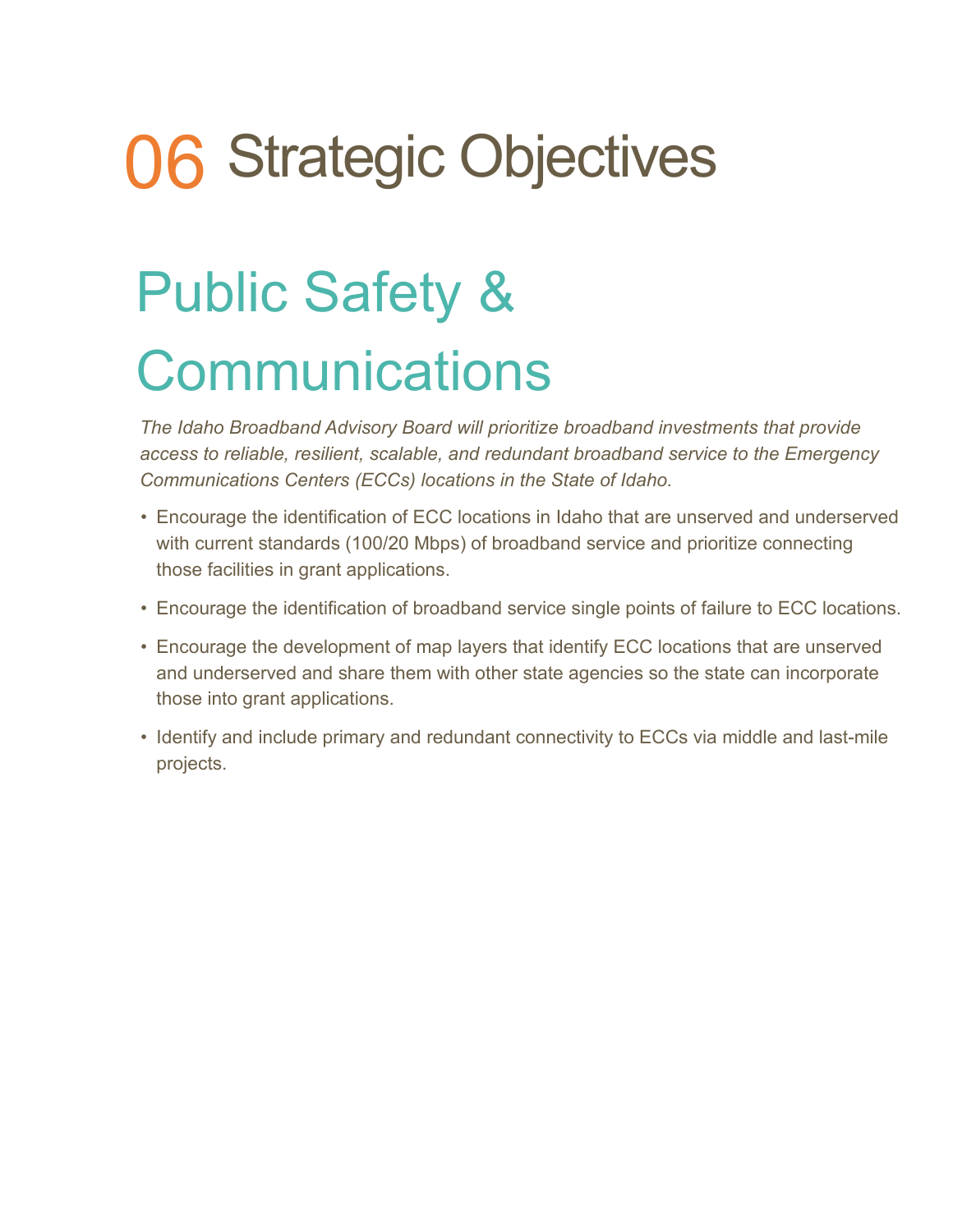## 07 Recommendations

# Create a Technical Plan 1

Feedback from the Idaho Broadband Advisory Board and the Office of Broadband indicates the need to create a separate technical plan that will assist with federal grant awards and identify the specific processes, tactics, and details of each strategic objective. This plan will determine how Idaho will strive to achieve the goal of connecting 100% of Idaho locations to highspeed broadband and how to leverage all sources of funding.

# **2**<br>Streamline Decision Making

To ensure that the Advisory Board is consistent in prioritizing and awarding grants and projects, a decisionmaking matrix should be used.

**3**<br>Broadband Funding

Considering the influx of federal dollars into the State Broadband Fund, a conversation around allocation for each grant fund should be had. In addition, an ongoing source of funding should be identified.

Clarify Reporting Structure 4

There needs to be clarity around reporting structure, and legislative and executive functions of this plan. Write an annual operating plan.